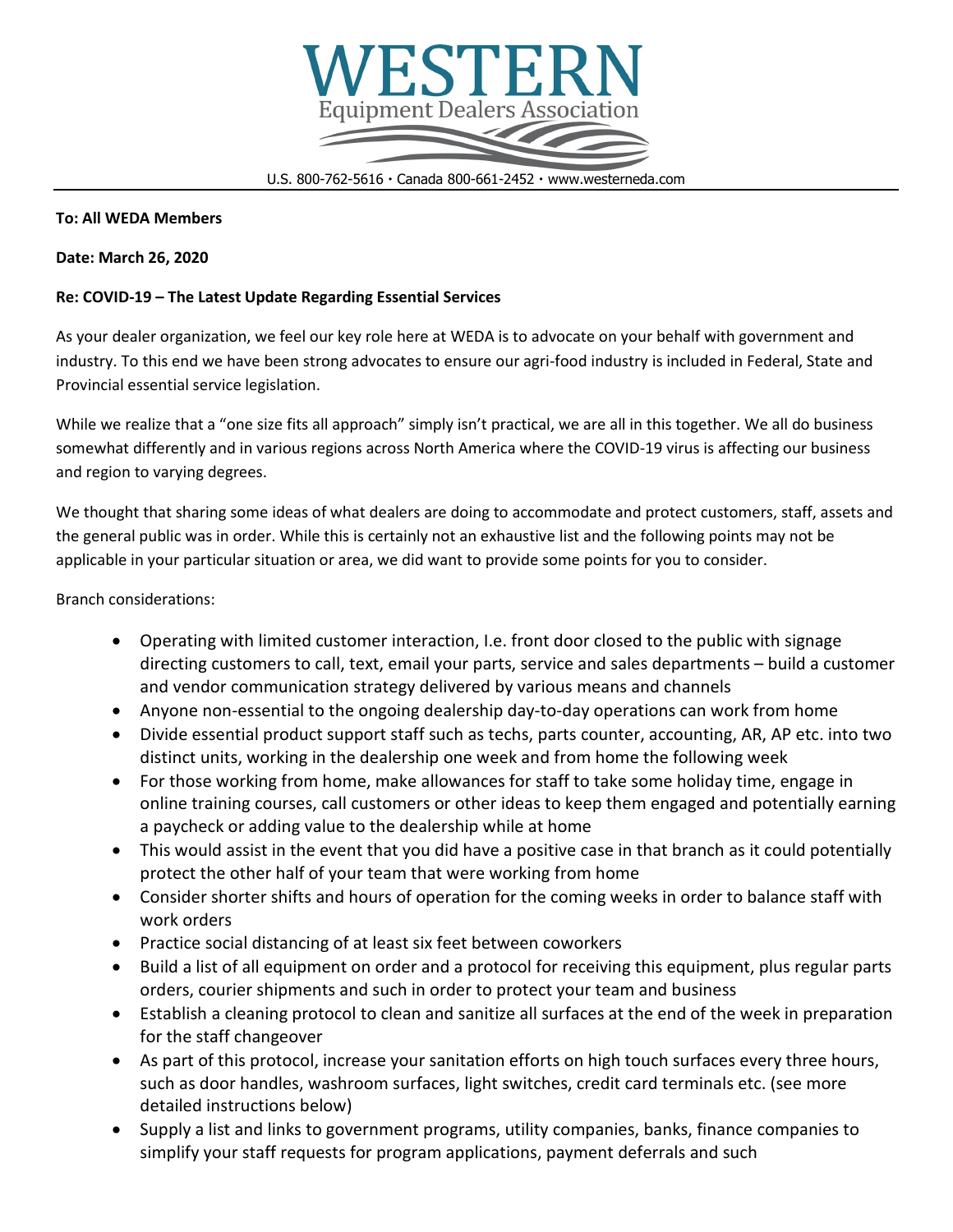

U.S. 800-762-5616 · Canada 800-661-2452 · www.westerneda.com

And remember, there is no playbook for what the world is going through right now. We're all tasked to do our part to prevent the spread and protect our customers, staff, friends and neighbors.

Ultimately, you have a business to run and protect and need to balance sales and workload for the next few weeks as we approach planting season.

Your Association is here for you, we will do our very best to answer your questions, share resources along with what other dealers are doing, or just lend an ear. Please call us anytime at any of the numbers below.

## **Environmental Cleaning and Disinfection**

Recommendation from the CDC (Centers For Disease Control and Prevention) [https://www.cdc.gov/coronavirus/2019](https://www.cdc.gov/coronavirus/2019-ncov/community/organizations/cleaning-disinfection.html) [ncov/community/organizations/cleaning-disinfection.html](https://www.cdc.gov/coronavirus/2019-ncov/community/organizations/cleaning-disinfection.html)

Prepare a bleach solution by mixing:

- 5 tablespoons ( $1/3^{rd}$  cup) bleach per gallon of water or
- 4 teaspoons bleach per quart of water

#### Definitions:

Community facilities (e.g., schools, daycares centers, businesses) comprise most non-healthcare settings that are visited by the general public outside of a household.

Cleaning refers to the removal of dirt and impurities, including germs, from surfaces. Cleaning alone does not kill germs. But by removing the germs, it decreases their number and therefore any risk of spreading infection.

Disinfecting works by using chemicals to kill germs on surfaces. This process does not necessarily clean dirty surfaces or remove germs. But killing germs remaining on a surface after cleaning further reduces any risk of spreading infection.

Perform targeted cleaning and disinfection of frequently touched hard, non-porous surfaces, such as counters, appliance surfaces, tabletops, doorknobs, bathroom fixtures, toilets, phones, keyboards, tablets, remote controls, and any other surfaces that are visibly soiled.

Please follow the below cleaning procedures.

# **Daily Cleaning first thing in the morning**

- All light switches
- All photocopiers/printers